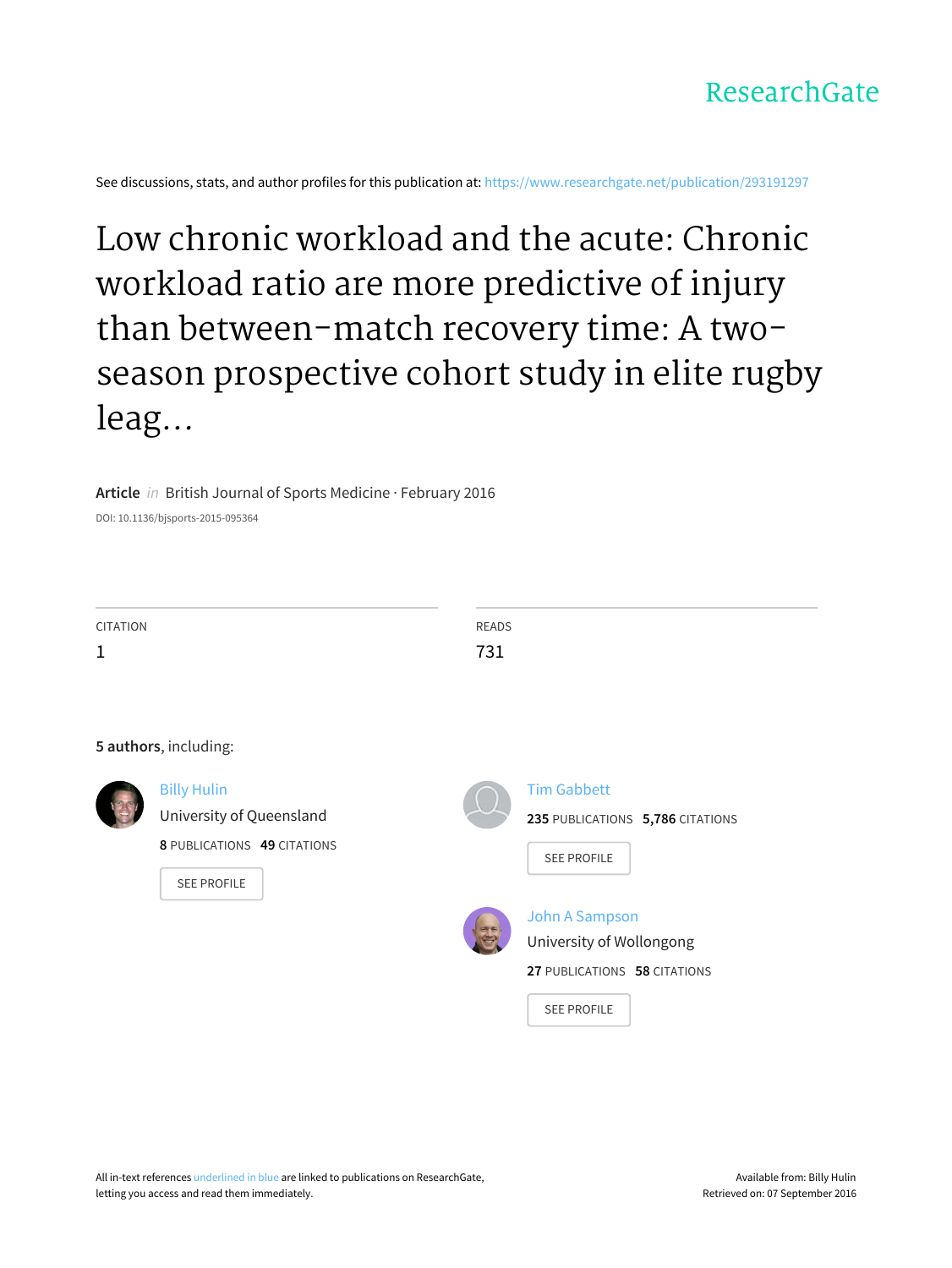# Low chronic workload and the acute:chronic workload ratio are more predictive of injury than between-match recovery time: a two-season prospective cohort study in elite rugby league players

Billy T Hulin,<sup>1,2</sup> Tim J Gabbett,<sup>3,4</sup> Peter Caputi,<sup>5</sup> Daniel W Lawson,<sup>6</sup> John A Sampson<sup>1</sup>

#### ABSTRACT

Background Between-match recovery time, and acute and chronic workloads likely affect subsequent matchinjury risk in elite rugby league players.

Methods Workloads of 28 players throughout two seasons were calculated during short (<7 days), and long (≥7 days) between-match recovery times. 'Acute' workloads (1 week) greater than 'chronic' workloads (4-week rolling average acute workload) resulted in acute:chronic workload ratios above 1.

**Results** No difference was found between the matchinjury risk of short and long between-match recovery periods (7.5 $\pm$ 2.5% vs 6.8 $\pm$ 2.5%). When players had a short recovery between matches, high chronic workloads (18.9–22.0 km) were associated with a smaller risk of match injury than chronic workloads <18.9 km (relative risk (RR) range 0.27–0.32 (CI 0.08 to 0.92); likelihood range 90–95%, likely). Players who had shorter recovery and acute: chronic workload ratios  $\geq$  1.6, were 3.4–5.8 times likely to sustain a match injury than players with lower acute:chronic workload ratios (RR range 3.41–5.80 (CI 1.17 to 19.2); likelihood range 96–99%, very likely). Acute:chronic workload ratios between 1.2 and 1.6 during short between-match recovery times demonstrated a greater risk of match injury than ratios between 1.0 and 1.2 (RR=2.88 (CI 0.97 to 8.55); likelihood=92%, likely). **Conclusions** Contrary to the philosophy that high workloads and shorter recovery equate to increased injury risk, our data suggest that high and very-high chronic workloads may protect against match injury following shorter between-match recovery periods. Acute:chronic workload ratios ∼1.5 are associated with a greater risk of match injury than lower acute:chonic workload ratios. Importantly, workloads can be manipulated to decrease the match-injury risk associated with shorter recovery time between matches.

#### INTRODUCTION

The likelihood of sustaining an injury in team sport can be influenced in part by: (1) the workloads that athletes are subjected to,  $1-3$  $1-3$  or (2) the recovery time that is provided between matches. $4<sup>5</sup>$  Three to 5 days recovery is required for match-induced reductions in neuromuscular and endocrine function to return to prematch values in team sport ath-letes.<sup>[6 7](#page-5-0)</sup> During the shortest between-match recovery times in rugby league (5 and 6 days), training and preparation between matches is congested and there is a greater incidence of injury

than during longer between-match recovery times (7 or more days). $5$  However, at least two studies failed to find any association between congested fixture periods and higher injury incidence in other team sports. $8<sup>9</sup>$ 

The equivocal evidence in relation to shorter between-match recovery times and increased injury risk may be due to the fact that previous studies have not investigated player workloads between matches.<sup>4589</sup> Higher workloads can occur during longer between-match recovery times<sup>10</sup> and higher workloads<sup>[1 3](#page-5-0)</sup> or abrupt increases in workloads<sup>[2 3 11](#page-5-0)</sup> can increase injury risk. However, no study has investigated the combined influence of workloads and between-match recovery time on the risk of subsequent match injury in elite team sport athletes.

Regardless of the recovery time between matches, higher acute (ie, 1 week) workloads are associated with winning more matches in an elite team sport.<sup>[12](#page-5-0)</sup> However, when acute workload exceeded chronic workload (ie, 4-week average acute workload), resulting in an acute:chronic workload ratio greater than 1, the probability of losing matches increased[.12](#page-5-0) Furthermore, Hulin et  $al<sup>11</sup>$  $al<sup>11</sup>$  $al<sup>11</sup>$  recently demonstrated that acute and chronic workloads can have both positive and negative influences on injury risk in elite rugby league players. When players had an acute:chronic workload ratio close to 1, higher chronic workloads were associated with a smaller risk of injury than lower chronic workloads. Conversely, a large spike in acute workload relative to chronic workload (ie, ratios of  $>1.5$ ) resulted in a threefold to fivefold increase in injury risk. $^{2}$  <sup>11</sup>

The effect of: (1) higher chronic workloads or (2) abrupt increases in acute workload, on the risk of sustaining a match injury following different between-match recovery times is currently unknown. Therefore, we modelled acute and chronic workloads with the risk of sustaining a match injury following short (5 and 6 days) and long (7, 8 and 9 days) between-match recovery times in elite rugby league players.

# METHODS

### **Participants**

Twenty-eight players (mean±SD; age, 24.8  $\pm$ 3.4 years; height, 184.5 $\pm$ 4.9 cm; body mass,  $99.5 \pm 8.0$  kg) from one elite rugby league club

1 Centre for Human and Applied Physiology, School of Medicine, University of Wollongong, Wollongong, New South Wales, Australia 2 Football Department, St. George Illawarra Dragons Rugby League Football Club, Wollongong, New South Wales, Australia <sup>3</sup>School of Exercise Science, Australian Catholic University, Brisbane, Queensland, Australia 4 School of Human Movement Studies, University of Queensland, Brisbane, Queensland, Australia 5 School of Psychology, University of Wollongong, Wollongong, New South Wales, Australia 6 Baimed Physiotherapy and Sports Injury Clinic, Wollongong, New South Wales, Australia

Correspondence to

Billy T Hulin, Football Department, St. George Illawarra Dragons RLFC, 1/5 Burelli Street, Wollongong, NSW 2500, Australia; billyhulin@hotmail.com

Accepted 18 January 2016

To cite: Hulin BT, Gabbett TJ, Caputi P, et al. Br J Sports Med Published Online First: [please include Day Month Year] doi:10.1136/bjsports-2015- 095364

Hulin BT, et al. Br J Sports Med 2016;0:1-5. doi:10.1136/bjsports-2015-095364 **1** 

**BM [Cop](http://bjsm.bmj.com)yright Article author (or their employer) 2016. Produced by BMJ Publishing Group Ltd under li[cenc](http://www.basem.co.uk/)e.**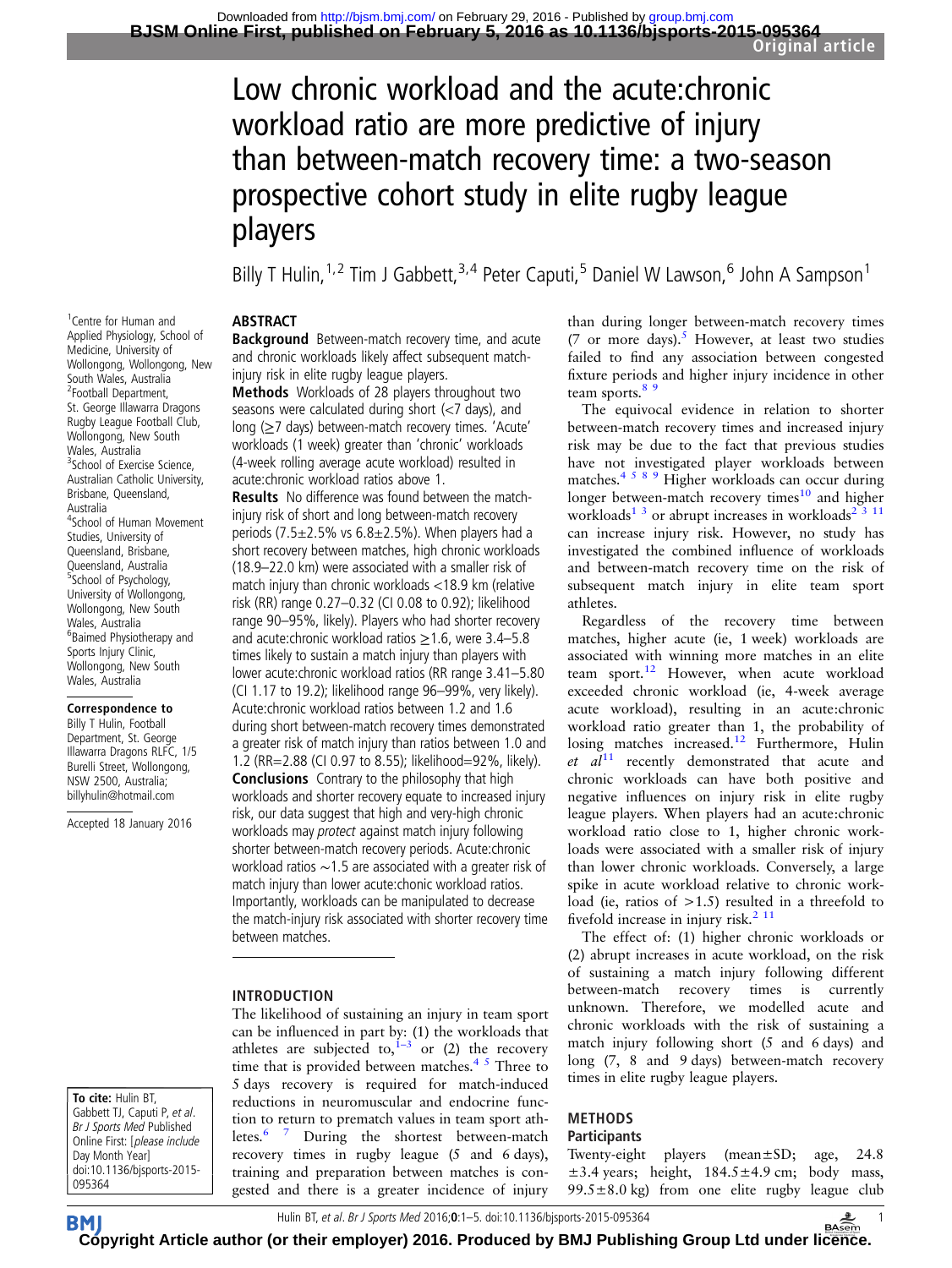### Original article

participated in this study over two Australian National Rugby League (NRL) seasons. This study was conducted over the competition phase of each season  $(2\times27$  weeks). Only players participating in first-team matches and completing workloads between those matches were included in the analysis. Players received a clear explanation of the study and written consent was obtained. Experimental procedures were approved by the Institutional Review Board for Human Investigation.

#### Injury definition

Injury records were updated and maintained by the club's senior physiotherapist. An injury was defined as any time-loss injury that resulted in a player being unable to complete full training, or missing match time. $11 \frac{13}{13} \frac{14}{14}$  Only injuries that were sustained in a match or reported subsequent to a match, prior to the next training session, were included in the combined analysis of workload and between-match recovery time.

#### Workload and between-match recovery time analysis

Workload was defined as absolute total distance (m) covered during all field training sessions and matches and was measured via GPS (GPSports, SPI-HPU 5 Hz (interpolated 15 Hz), Canberra, Australia). The GPS equipment used in this study has demonstrated adequate accuracy and reliability for measuring total distance covered<sup>15 16</sup>; however, this equipment is not accurate or reliable when measuring changes in velocity,<sup>15 17</sup> high-speed running<sup>15 18</sup> and collisions.<sup>19</sup> Therefore, these variables were excluded from analysis. In the event that a player did not wear a GPS unit or the GPS unit failed to collect data (<1% of the dataset), the player was given either the average workload of that training session or their average match workload over the season.<sup>20</sup>

Between-match workloads were calculated as the total distance covered during all field training sessions and the following match. Data were categorised into between-match recovery times comparable with previous studies. $5\frac{10}{10}$  Specifically, these recovery times consisted of <7 days (5 and 6 days, also referred to as 'short') between matches, or  $\geq$ 7 days (7, 8 and 9 days, also referred to as 'long') between matches. Chronic workloads and acute:chronic workload ratios were calculated in accordance with previous work[.2 11 21 22](#page-5-0) Briefly, data from Monday to Sunday represented the acute workload, while the 4-week rolling average acute workload represented the chronic workload. An acute workload greater than chronic workload was indicated by an acute:chronic work-load ratio greater than 1, and vice versa.<sup>[2 11 21 22](#page-5-0)</sup>

Workload data for short, and long between-match recovery times were further categorised into very-low through very-high categories according to percentile rank. These categories are displayed in table 1. Injury–workload relationships were calculated among very-low through very-high between-match workloads, chronic workloads and acute:chronic workload ratios.

#### Statistical analysis

Match-injury risks were calculated as the total number of match injuries sustained relative to the total number of exposures to each workload classification.<sup>[2 11 23](#page-5-0)</sup> Null hypothesis testing was conducted using a binary logistic regression model with injury/ no injury as the dependent variable. Between-match workloads, chronic workloads and acute:chronic workload ratios were independently modelled as predictor variables. Relative risk (RR) and 90% CI (lower-upper) were calculated to determine which workload variables increased or decreased the risk of match injury.<sup>[23](#page-5-0)</sup> A RR of greater or less than 1 implied an increased or decreased risk of injury, respectively.

Table 1 Description of between-match workloads, chronic workloads and acute:chronic workload ratios during short and long between-match recovery times

|                              |                     | Between-match recovery time |               |  |  |
|------------------------------|---------------------|-----------------------------|---------------|--|--|
|                              | Percentile rank (%) | <b>Short</b>                | Long          |  |  |
| Between-match workload (km)  |                     |                             |               |  |  |
| Very-low                     | $\leq$ 5            | $≤9.0$                      | $\leq 12.0$   |  |  |
| Low                          | $\leq$ 25           | $9.1 - 12.5$                | $12.1 - 16.2$ |  |  |
| Moderate-low                 | < 50                | $12.6 - 15.5$               | $16.3 - 18.8$ |  |  |
| Moderate-high                | >50                 | $15.6 - 17.8$               | $18.9 - 21.6$ |  |  |
| High                         | $\geq$ 75           | $17.9 - 21.4$               | $21.7 - 25.3$ |  |  |
| Very-high                    | >95                 | >21.5                       | >25.4         |  |  |
| Chronic workload (km)        |                     |                             |               |  |  |
| Very-low                     | $\leq$ 5            | < 10.5                      | < 11.4        |  |  |
| Low                          | $\leq$ 25           | $10.6 - 14.3$               | $11.5 - 14.7$ |  |  |
| Moderate-low                 | $<$ 50              | $14.4 - 16.5$               | $14.8 - 17.0$ |  |  |
| Moderate-high                | >50                 | $16.6 - 18.8$               | $17.1 - 20.0$ |  |  |
| High                         | $\geq$ 75           | $18.9 - 22.0$               | $20.1 - 23.0$ |  |  |
| Very-high                    | >95                 | >22.1                       | >23.1         |  |  |
| Acute:chronic workload ratio |                     |                             |               |  |  |
| Very-low                     | $\leq$ 5            | < 0.66                      | < 0.80        |  |  |
| Low                          | $\leq$ 25           | $0.67 - 0.86$               | $0.81 - 0.99$ |  |  |
| Moderate-low                 | < 50                | $0.87 - 1.01$               | $1.00 - 1.09$ |  |  |
| Moderate-high                | $\geq 50$           | $1.02 - 1.22$               | $1.10 - 1.20$ |  |  |
| High                         | >75                 | $1.23 - 1.61$               | $1.21 - 1.49$ |  |  |
| Very-high                    | >95                 | $\geq 1.62$                 | $\geq 1.50$   |  |  |

The influence of between-player heterogeneity on the number of injuries sustained was examined used a Poisson regression model. In this model, positional group (forwards=1, backs=2) was used as a factor, while age, body mass and height were used as covariates.

Statistical analysis was performed in a similar fashion to other investigations of acute and chronic workloads and injury risk. $11$ The p value derived from binary logistic regression and the value of the RR between groups were entered into a customised spreadsheet, which calculates 90% CI and the probabilities that the true effect was harmful, trivial and beneficial.<sup>24</sup> <sup>25</sup> These values were reported in quantitative and qualitative terms according to the following:  $\geq$ 1%, very unlikely;  $\geq$ 5%, unlikely; ≥25%, possibly; ≥75%, likely; ≥95%, very likely.<sup>24–[26](#page-5-0)</sup> Practical significance occurred when the probability that the true effect was either harmful or beneficial was  $\geq 75\%$ , likely.<sup>[24](#page-5-0)</sup>

#### RESULTS

There were 44 match, and 9 training injuries. No difference was found between the risk of match injury following short (injury risk=7.7 $\pm$ 2.5%) and long (injury risk=6.8 $\pm$ 2.5%) betweenmatch recovery periods (fi[gure 1\)](#page-3-0). However, 8 of the 9 training injuries occurred when recovery time was <7 days (short).

The Poisson regression model did not demonstrate any relationship among the number of injuries sustained and positional group ( $p=0.303$ ), age ( $p=0.325$ ), height ( $p=0.221$ ) or body mass ( $p=0.167$ ).

#### Between-match workloads

[Figure 2](#page-3-0)A depicts the risk of match injury with very-low through very-high between-match workloads during short, and long between-match recovery times. During short betweenmatch recovery times, a high between-match workload (17.9– 21.5 km) was associated with a risk of match-injury that was: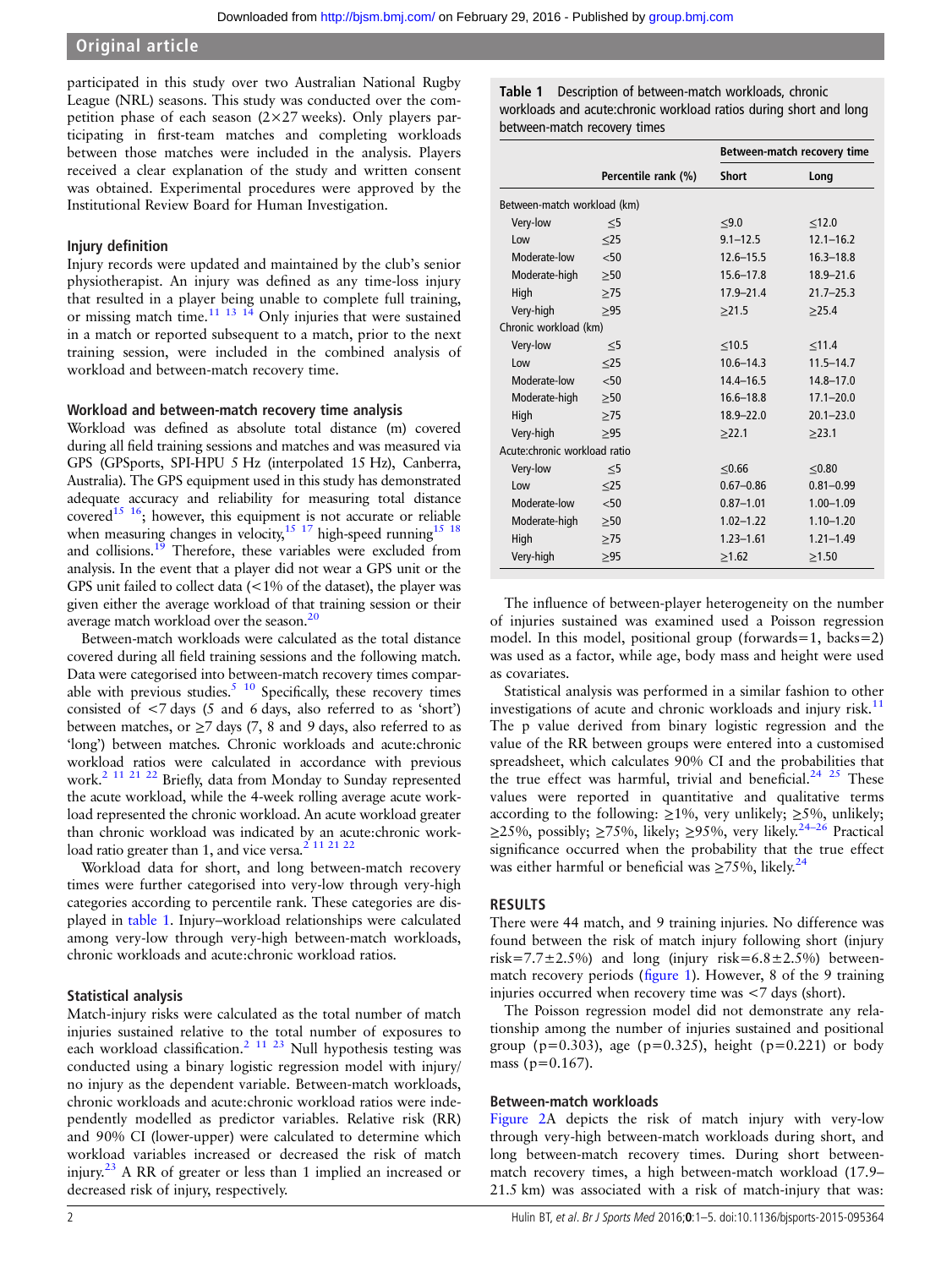<span id="page-3-0"></span>

Figure 1 Risk of match injury±90% CI subsequent to short (5 and 6 days) or long (7, 8 and 9 days) recovery time between matches.

(1) 87% smaller than low between-match workloads (RR=0.13 (CI 0.02 to 0.67); likelihood=97%, very likely), (2) 82% lower than moderate-low between-match workloads (RR=0.18 (CI 0.03 to 0.95); likelihood=94%, likely), and (3) 85% lower than very-high between-match workloads (RR=0.15 (CI 0.02 to 1.03); likelihood=94%, likely).

#### Chronic workloads

No match injuries were sustained when players  $(n=17)$  had a very-high chronic workload (≥22.1 km) during short betweenmatch recovery times. A high chronic workload (18.9–22.1 km) was associated with a risk of match injury that was: (1) 73% lower than a moderate-low chronic workload (RR=0.27 (CI 0.08 to 0.92); likelihood=95%, very likely), and (2) 68% lower than a low chronic workload (RR=0.32 (CI 0.08 to 1.22); likelihood=90%, likely; figure 2B). During short between-match recovery times, there was a linear trend for lower risk of subsequent match injury as chronic workload increased (figure 2B).

#### Acute:chronic workload ratios

A high acute:chronic workload ratio (1.23–1.61) during short between-match recovery times demonstrated a risk of match injury that was 2.88 times greater than a moderate-high acute: chronic workload ratio combined with short recovery between matches (RR=2.88 (CI 0.97 to 8.55); likelihood=92%, likely; figure 2C). The risk of match injury with a very-high acute: chronic workload ratio  $(≥1.62)$  combined with short recovery between matches was: (1) 5.80 times greater than a moderatehigh acute:chronic workload ratio (RR=5.80 (CI 1.75 to 19.2); likelihood=99%, very likely), and (2) 3.41 times greater than a low acute:chronic workload ratio (RR=3.41 (CI 1.17 to 9.91); likelihood=96%, very likely; figure 2C).

Long between match recovery times, combined with a veryhigh acute: chronic workload ratio  $(\geq 1.50)$  displayed a risk of match injury that was 4.46 times greater than a moderate-high acute:chronic workload ratio (RR=4.46 (CI 0.91 to 21.91); likelihood=92%, likely; figure 2C).

With the exception of high acute:chronic workload ratios, when players' acute:chronic workload ratios were taken into account, the recovery time between matches did not have a significant independent effect on injury risk in the subsequent match (figure 2C).

#### **DISCUSSION**

This study investigated the combined influence of recovery time between matches and player workloads on subsequent match-



Figure 2 Risk of match injury±90% CI subsequent to short (5 and 6 days) or long (7, 8 and 9 days) recovery time between matches combined with between-match workloads (A), chronic workloads (B) and acute:chronic workload ratios (C). (a)Likely (≥75%) different from moderate-high between-match workload and very likely (≥95%) different from high between-match workload, during short between-match recovery times. (b)Likely (≥75%) different from high between-match workload during short between-match recovery time. (c)Likely (≥75%) different from high chronic workload during short between-match recovery time. (d) Likely (≥75%) different from low, and moderate-high acute:chronic workload ratios during short between-match recovery time and high acute:chronic workload ratio during long between-match recovery time. (e) Very likely (≥95%) different from low, and moderate-high acute:chronic workload ratio during either between-match recovery time, and high acute:chronic workload ratio during long between-match recovery time. Likely (≥75%) different from moderate-low acute:chronic workload ratio during either between-match recovery time and very-low and high acute: chronic workload ratio during short between match recovery time. (f) Likely (≥75%) different from low, and moderate-high acute:chronic workload ratio during either between-match recovery time. Likely ( $\geq$ 75%) different from high acute:chronic workload ratio during long between-match recovery time.

injury risk in elite rugby league. We found no difference in the risk of match injury, subsequent to short (7.7% injury risk) or long (6.8% injury risk) recovery between matches. Our findings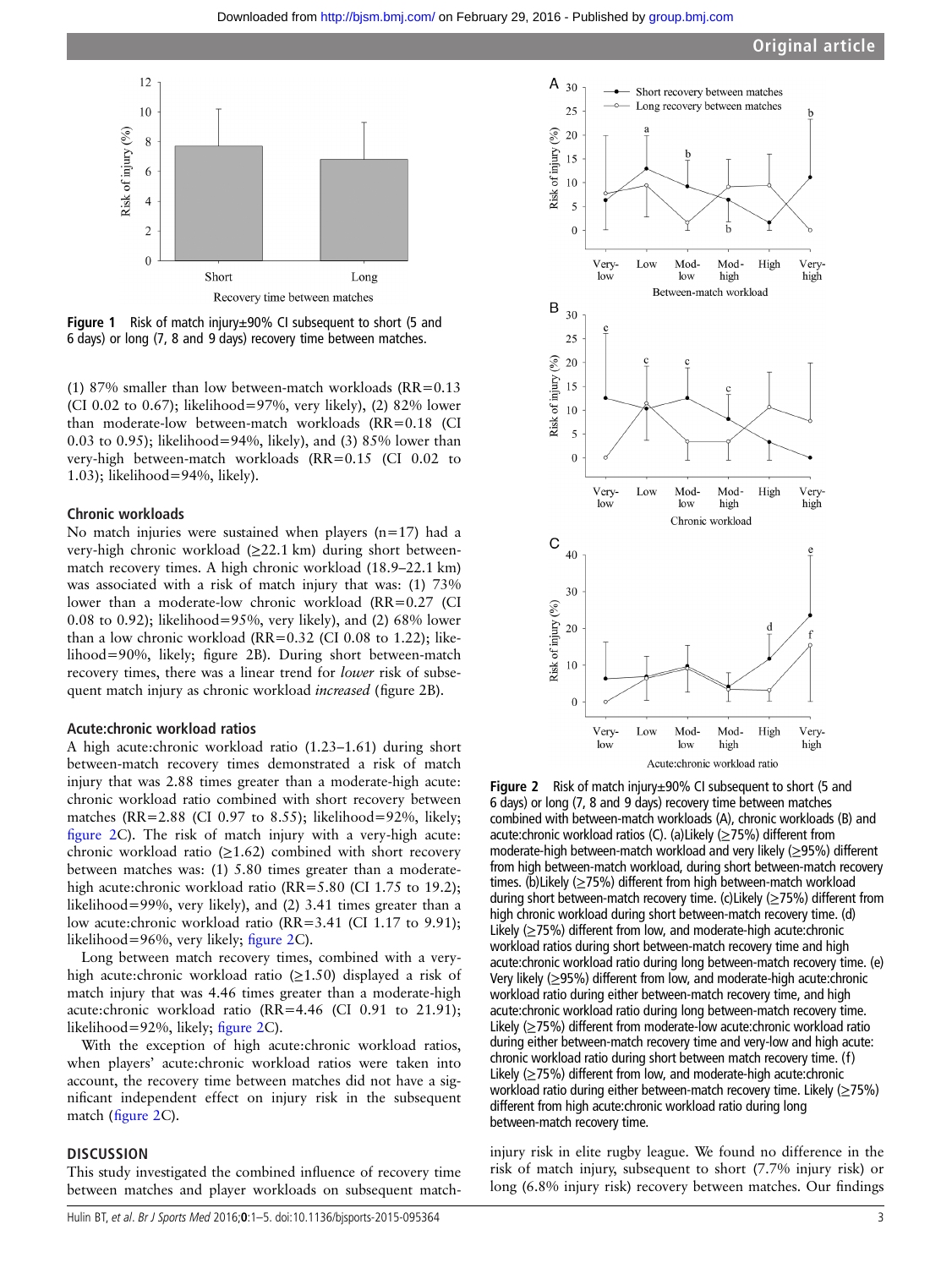Original article

demonstrate that higher chronic workloads can reduce match injury risk following short between-match recovery times. However, increases in acute:chronic workload ratios are associated with a higher risk of match injury following short and long between-match recovery times.

#### The influence of workload and workload ratios on injury risk: does congestion matter?

We demonstrated that a controllable factor (workload) is associated with higher match-injury risk than non-modifiable betweenmatch recovery time in isolation. Specifically, during short between-match recovery times, chronic workloads were associated with a linear trend for lower risk of injury as chronic workload *increased*. Additionally, high  $(1.2–1.6)$  and very-high  $(>1.6)$  acute: chronic workload ratios combined with a short recovery between matches were associated with a risk of match injury that was 2.8 and 5.8 times higher than an acute:chronic workload ratio between 1.0 and 1.2. Furthermore, with a long recovery between matches, very-high acute:chronic workload ratios  $(\geq 1.5)$  displayed a fourfold increase in match injury risk compared with ratios of 1.1–1.2. These findings demonstrate that higher workloads prior to short between-match recovery times can decrease injury risk, while sudden upgrades in workload will *increase* match-injury risk, regardless of the recovery time provided between matches.

In this study, the two greatest risks of match injury were observed when players had a very-high acute:chronic workload ratio combined with short (22% injury risk) or long (15% injury risk) recovery between matches. Additional match-injury risk factors in this study were when players had very-low to moderate-low chronic workloads during short between-match recovery times. Lower chronic workloads and sudden spikes in workload likely function together to increase the risk of match injury. That is, a high chronic workload may reduce the risk of injury due to the protection it provides against a very-high acute:chronic workload ratio. For example, chronic workloads of 19 and 12 km would be classed as high and low, respectively. Therefore, an acute workload greater than 20 km would result in moderate-high (ie, 1.1) and very-high (ie, 1.7) acute:chronic workload ratios for athletes with high and low chronic workloads, respectively. As such, higher chronic workloads may provide protection against a spike in acute workload, which was associated with the greatest risk of match injury in this study and overall injury in previous investigations. $2 \frac{11}{2}$ 

Low through very-high between-match workloads demonstrated a slightly 'V'-shaped relationship during short betweenmatch recovery times. Specifically, high between-match workloads were associated with a lower risk of match injury than low through moderate-high and very-high between-match workloads (fi[gure 2A](#page-3-0)). These findings demonstrate that some, but not excessive, workload is essential to decrease the risk of match injury when short recovery has been provided between matches. Additionally, no injuries were sustained when players completed very-high workloads during long between-match recovery times. Collectively, these findings are in agreement with others—absolute acute workloads are not as predictive of injury as acute: chronic workload ratios.<sup>[11](#page-5-0)</sup> Furthermore, previous research has shown that when acute:chronic workload ratios below 1 are prescribed, higher workloads between matches are associated with a greater number of victories in team sport. $^{12}$ 

#### Practical implications for team coaches and strength/ conditioning personnel

Collectively, these findings may be attractive to coaches and practitioners hoping to implement higher training workloads between matches. However, attention to the myriad of factors other than workload, which are related to injury  $risk^{27}$  $risk^{27}$  $risk^{27}$  and to the risk factors for overtraining and illness should also be considered when planning and prescribing between-match workloads.[28](#page-5-0) For example, long-term excessive workload can cause non-functional over-reaching, characterised by decreases in performance and vigour and increased fatigue.<sup>28</sup><sup>29</sup>

Previous studies may support our findings that a high chronic workload can reduce the risk of match injury. Specifically, Gabbett et al demonstrated that rugby league players with greater aerobic capacity,<sup>[30](#page-5-0)</sup> and prolonged high-intensity running ability<sup>[31](#page-5-0)</sup> have a lower risk of injury. Furthermore, only 2 weeks of low-volume sprint interval training is required to elicit improvements in the high-intensity, intermittent running ability and aerobic capacity of team sport athletes.<sup>[32](#page-5-0)</sup> Therefore, considering that rugby league training and match play involves sprinting efforts interspersed with low-intensity activity,[33 34](#page-5-0) the athletes in the current study that achieved a higher chronic workload may have improved or maintained these physical qualities and in turn decreased their risk of sustaining a match injury when provided a short recovery between matches. However, for chronic workloads to be increased and provide resistance to injury, an acute:chronic workload ratio greater than 1 must be cautiously prescribed at strategic periods throughout the season. The findings of the present study suggest that the associated injury risk would be lower if workloads were increased during between-match recovery times of 7 or more days, with an acute: chronic workload ratio between 1 and 1.5.

#### Limitations and future directions

Valid analysis of injury risk in relation to collisions, high-speed running and accelerations is not possible with the GPS equip-ment used in this study.<sup>[15](#page-5-0)–19</sup> Injury risk in team sport athletes can also be attributed to multiple factors that have not been included in this study.<sup>[23 27](#page-5-0)</sup> However, to achieve the statistical power required to investigate other factors such as previous injury, age and physical fitness, in conjunction with the modifiable and non-modifiable injury risk factors in the present study, would require a considerably larger data set comprising many teams over a number of seasons.<sup>[23](#page-5-0)</sup> Of course that brings with it the confound of different training regimens (an inherent limitation of 'ecological' research).

#### Summary and conclusion

Our data demonstrated that when short and long betweenmatch recovery times are viewed in isolation, no difference in injury risk occurred. This study suggests that low chronic workloads, and the acute:chronic workload ratio are more predictive of injury than merely the recovery time provided between matches. Specifically, a higher chronic workload provides protection against a spike in acute workload, which was associated with the greatest risk of match injury in this study. Furthermore, provided that very-high acute:chronic workload ratios (∼1.5) are avoided, higher between-match workloads can be achieved without increasing injury risk in elite rugby league players. This study offers practitioners fresh insight of how a controllable factor (workload) can be modified to decrease match-injury risk during elite rugby league competition.

Contributors BTH, TJG and JAS are responsible for the concept and design of this project. Injury and workload data were collected by DL and BTH, respectively. BTH was responsible for data analysis. PC revised this manuscript and provided statistical expertise.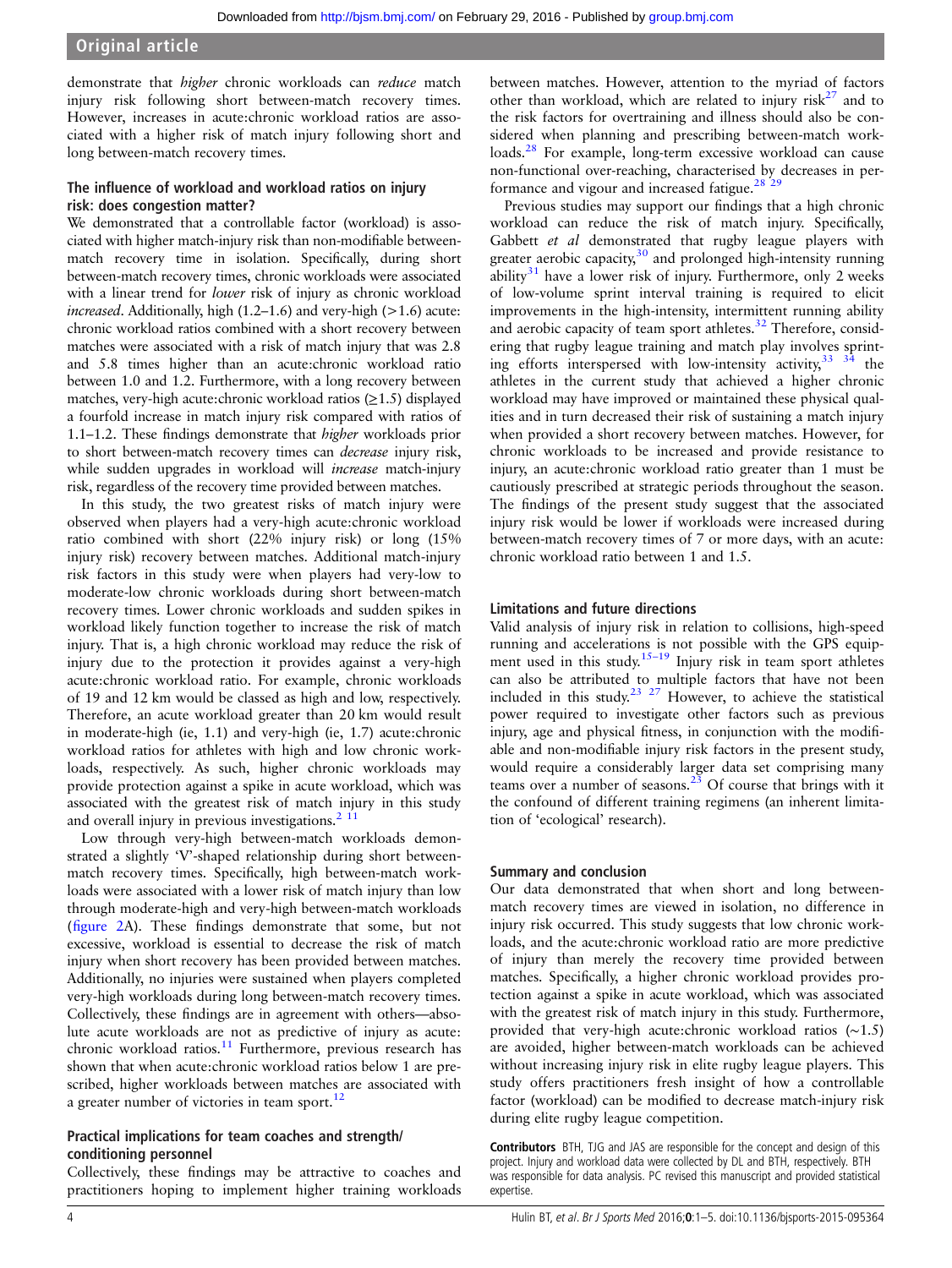#### <span id="page-5-0"></span>What are the findings?

- $\triangleright$  Without taking other factors into account, the match-injury risk following 'short' between-match recovery times (5 or 6 days) was 7.7%; this was no different to the match-injury risk of 6.8% following 'long' between-match recovery times (≥7 days).
- ▶ Higher workloads prior to short between-match recovery times may decrease injury risk, while sudden upgrades in workload will likely increase match-injury risk, regardless of the recovery time provided between matches.
- This study adds to the body of literature suggesting that the acute:chronic workload ratio should be considered when evaluating workload-related injury risk in various sports.

How might it impact on clinical practice in the future?

- ▸ Using these findings to plan training across a season, taking into account between-match recovery times, may decrease iniury risk.
- $\blacktriangleright$  The positive and negative influences of workload on injury risk may be useful for strength and conditioning coaches and clinicians involved in planning training programmes in elite rugby league.

Funding Technical or equipment support for this study was not provided by any outside companies, manufacturers or organisations. BTH was funded by a postgraduate research scholarship supported by the University of Wollongong and the St. George Illawarra Dragons Rugby League Football Club.

#### Competing interests None declared.

#### Patient consent Obtained.

**Ethics approval** UOW and ISLHD Health and Medical Human Research Ethics Committee.

Provenance and peer review Not commissioned; externally peer reviewed.

#### **REFERENCES**

- 1 [Gabbett TJ, Jenkins DG. Relationship between training load and injury in](https://www.researchgate.net/publication/49775412_Relationship_between_training_load_and_injury_in_professional_rugby_league_players?el=1_x_8&enrichId=rgreq-b6c0f9d7256d2d9b49b73bd4d9965946-XXX&enrichSource=Y292ZXJQYWdlOzI5MzE5MTI5NztBUzozNDI2NzM5MjQ4NzAxNDRAMTQ1ODcxMTIzODEzNg==) [professional rugby league players.](https://www.researchgate.net/publication/49775412_Relationship_between_training_load_and_injury_in_professional_rugby_league_players?el=1_x_8&enrichId=rgreq-b6c0f9d7256d2d9b49b73bd4d9965946-XXX&enrichSource=Y292ZXJQYWdlOzI5MzE5MTI5NztBUzozNDI2NzM5MjQ4NzAxNDRAMTQ1ODcxMTIzODEzNg==) [J Sci Med Sport](http://dx.doi.org/10.1016/j.jsams.2010.12.002) 2011;14:204-9.
- 2 Hulin BT, Gabbett TJ, Blanch P, et al. Spikes in acute workload are associated with increased injury risk in elite cricket fast bowlers. [Br J Sports Med](http://dx.doi.org/10.1136/bjsports-2013-092524) 2014;48:708-12.
- 3 Rogalski B, Dawson B, Heasman J, et al[. Training and game loads and injury risk in](https://www.researchgate.net/publication/234699103_Training_and_game_loads_and_injury_risk_in_elite_Australian_footballers?el=1_x_8&enrichId=rgreq-b6c0f9d7256d2d9b49b73bd4d9965946-XXX&enrichSource=Y292ZXJQYWdlOzI5MzE5MTI5NztBUzozNDI2NzM5MjQ4NzAxNDRAMTQ1ODcxMTIzODEzNg==) [elite Australian footballers.](https://www.researchgate.net/publication/234699103_Training_and_game_loads_and_injury_risk_in_elite_Australian_footballers?el=1_x_8&enrichId=rgreq-b6c0f9d7256d2d9b49b73bd4d9965946-XXX&enrichSource=Y292ZXJQYWdlOzI5MzE5MTI5NztBUzozNDI2NzM5MjQ4NzAxNDRAMTQ1ODcxMTIzODEzNg==) [J Sci Med Sport](http://dx.doi.org/10.1016/j.jsams.2012.12.004) 2013;16:499-503.
- 4 Dupont G, Nedelec M, McCall A, et al[. Effect of 2 soccer matches in a week on](https://www.researchgate.net/publication/43183311_Effect_of_2_Soccer_Matches_in_a_Week_on_Physical_Performance_and_Injury_Rate?el=1_x_8&enrichId=rgreq-b6c0f9d7256d2d9b49b73bd4d9965946-XXX&enrichSource=Y292ZXJQYWdlOzI5MzE5MTI5NztBUzozNDI2NzM5MjQ4NzAxNDRAMTQ1ODcxMTIzODEzNg==) [physical performance and injury rate.](https://www.researchgate.net/publication/43183311_Effect_of_2_Soccer_Matches_in_a_Week_on_Physical_Performance_and_Injury_Rate?el=1_x_8&enrichId=rgreq-b6c0f9d7256d2d9b49b73bd4d9965946-XXX&enrichSource=Y292ZXJQYWdlOzI5MzE5MTI5NztBUzozNDI2NzM5MjQ4NzAxNDRAMTQ1ODcxMTIzODEzNg==) [Am J Sports Med](http://dx.doi.org/10.1177/0363546510361236) 2010;38:1752-8.
- 5 [Murray NB, Gabbett TJ, Chamari K. Effect of different between-match recovery](https://www.researchgate.net/publication/263586153_Effect_of_Different_Between-Match_Recovery_Times_on_the_Activity_Profiles_and_Injury_Rates_of_National_Rugby_League_Players?el=1_x_8&enrichId=rgreq-b6c0f9d7256d2d9b49b73bd4d9965946-XXX&enrichSource=Y292ZXJQYWdlOzI5MzE5MTI5NztBUzozNDI2NzM5MjQ4NzAxNDRAMTQ1ODcxMTIzODEzNg==) times on the activity profi[les and injury rates of national rugby league players.](https://www.researchgate.net/publication/263586153_Effect_of_Different_Between-Match_Recovery_Times_on_the_Activity_Profiles_and_Injury_Rates_of_National_Rugby_League_Players?el=1_x_8&enrichId=rgreq-b6c0f9d7256d2d9b49b73bd4d9965946-XXX&enrichSource=Y292ZXJQYWdlOzI5MzE5MTI5NztBUzozNDI2NzM5MjQ4NzAxNDRAMTQ1ODcxMTIzODEzNg==) [J](http://dx.doi.org/10.1519/JSC.0000000000000603) [Strength Cond Res](http://dx.doi.org/10.1519/JSC.0000000000000603) 2014;28:3476–83.
- 6 [Cormack SJ, Newton RU, McGuigan MR. Neuromuscular and endocrine responses](https://www.researchgate.net/publication/24003031_Neuromuscular_and_Endocrine_Responses_of_Elite_Players_to_an_Australian_Rules_Football_Match?el=1_x_8&enrichId=rgreq-b6c0f9d7256d2d9b49b73bd4d9965946-XXX&enrichSource=Y292ZXJQYWdlOzI5MzE5MTI5NztBUzozNDI2NzM5MjQ4NzAxNDRAMTQ1ODcxMTIzODEzNg==) [of elite players to an Australian rules football match.](https://www.researchgate.net/publication/24003031_Neuromuscular_and_Endocrine_Responses_of_Elite_Players_to_an_Australian_Rules_Football_Match?el=1_x_8&enrichId=rgreq-b6c0f9d7256d2d9b49b73bd4d9965946-XXX&enrichSource=Y292ZXJQYWdlOzI5MzE5MTI5NztBUzozNDI2NzM5MjQ4NzAxNDRAMTQ1ODcxMTIzODEzNg==) Int J Sports Physiol Perform [2008;3:359](https://www.researchgate.net/publication/24003031_Neuromuscular_and_Endocrine_Responses_of_Elite_Players_to_an_Australian_Rules_Football_Match?el=1_x_8&enrichId=rgreq-b6c0f9d7256d2d9b49b73bd4d9965946-XXX&enrichSource=Y292ZXJQYWdlOzI5MzE5MTI5NztBUzozNDI2NzM5MjQ4NzAxNDRAMTQ1ODcxMTIzODEzNg==)–74.
- 7 [McLellan CP, Lovell DI, Gass GC. Biochemical and endocrine responses to impact](https://www.researchgate.net/publication/51156236_Biochemical_and_Endocrine_Responses_to_Impact_and_Collision_During_Elite_Rugby_League_Match_Play?el=1_x_8&enrichId=rgreq-b6c0f9d7256d2d9b49b73bd4d9965946-XXX&enrichSource=Y292ZXJQYWdlOzI5MzE5MTI5NztBUzozNDI2NzM5MjQ4NzAxNDRAMTQ1ODcxMTIzODEzNg==) [and collision during elite Rugby League match play.](https://www.researchgate.net/publication/51156236_Biochemical_and_Endocrine_Responses_to_Impact_and_Collision_During_Elite_Rugby_League_Match_Play?el=1_x_8&enrichId=rgreq-b6c0f9d7256d2d9b49b73bd4d9965946-XXX&enrichSource=Y292ZXJQYWdlOzI5MzE5MTI5NztBUzozNDI2NzM5MjQ4NzAxNDRAMTQ1ODcxMTIzODEzNg==) [J Strength Cond Res](http://dx.doi.org/10.1519/JSC.0b013e3181db9bdd) [2011;25:1553](https://www.researchgate.net/publication/51156236_Biochemical_and_Endocrine_Responses_to_Impact_and_Collision_During_Elite_Rugby_League_Match_Play?el=1_x_8&enrichId=rgreq-b6c0f9d7256d2d9b49b73bd4d9965946-XXX&enrichSource=Y292ZXJQYWdlOzI5MzE5MTI5NztBUzozNDI2NzM5MjQ4NzAxNDRAMTQ1ODcxMTIzODEzNg==)–62.
- 8 [Carling C, Le Gall F, Dupont G. Are physical performance and injury risk in a](https://www.researchgate.net/publication/51731448_Are_Physical_Performance_and_Injury_Risk_in_a_Professional_Soccer_Team_in_Match-Play_Affected_Over_a_Prolonged_Period_of_Fixture_Congestion?el=1_x_8&enrichId=rgreq-b6c0f9d7256d2d9b49b73bd4d9965946-XXX&enrichSource=Y292ZXJQYWdlOzI5MzE5MTI5NztBUzozNDI2NzM5MjQ4NzAxNDRAMTQ1ODcxMTIzODEzNg==) [professional soccer team in match-play affected over a prolonged period of](https://www.researchgate.net/publication/51731448_Are_Physical_Performance_and_Injury_Risk_in_a_Professional_Soccer_Team_in_Match-Play_Affected_Over_a_Prolonged_Period_of_Fixture_Congestion?el=1_x_8&enrichId=rgreq-b6c0f9d7256d2d9b49b73bd4d9965946-XXX&enrichSource=Y292ZXJQYWdlOzI5MzE5MTI5NztBUzozNDI2NzM5MjQ4NzAxNDRAMTQ1ODcxMTIzODEzNg==) fixture congestion? [I](https://www.researchgate.net/publication/51731448_Are_Physical_Performance_and_Injury_Risk_in_a_Professional_Soccer_Team_in_Match-Play_Affected_Over_a_Prolonged_Period_of_Fixture_Congestion?el=1_x_8&enrichId=rgreq-b6c0f9d7256d2d9b49b73bd4d9965946-XXX&enrichSource=Y292ZXJQYWdlOzI5MzE5MTI5NztBUzozNDI2NzM5MjQ4NzAxNDRAMTQ1ODcxMTIzODEzNg==)[nt J Sports Me](http://dx.doi.org/10.1055/s-0031-1283190)[d](https://www.researchgate.net/publication/51731448_Are_Physical_Performance_and_Injury_Risk_in_a_Professional_Soccer_Team_in_Match-Play_Affected_Over_a_Prolonged_Period_of_Fixture_Congestion?el=1_x_8&enrichId=rgreq-b6c0f9d7256d2d9b49b73bd4d9965946-XXX&enrichSource=Y292ZXJQYWdlOzI5MzE5MTI5NztBUzozNDI2NzM5MjQ4NzAxNDRAMTQ1ODcxMTIzODEzNg==) 2012;33:36-42.
- 9 [Dellal A, Lago-Peñas C, Rey E. The effects of a congested](https://www.researchgate.net/publication/235668871_The_effects_of_a_congested_fixture_period_on_physical_performance_technical_activity_and_injury_rate_during_matches_in_a_professional_soccer_team?el=1_x_8&enrichId=rgreq-b6c0f9d7256d2d9b49b73bd4d9965946-XXX&enrichSource=Y292ZXJQYWdlOzI5MzE5MTI5NztBUzozNDI2NzM5MjQ4NzAxNDRAMTQ1ODcxMTIzODEzNg==) fixture period on physical [performance, technical activity and injury rate during matches in a professional](https://www.researchgate.net/publication/235668871_The_effects_of_a_congested_fixture_period_on_physical_performance_technical_activity_and_injury_rate_during_matches_in_a_professional_soccer_team?el=1_x_8&enrichId=rgreq-b6c0f9d7256d2d9b49b73bd4d9965946-XXX&enrichSource=Y292ZXJQYWdlOzI5MzE5MTI5NztBUzozNDI2NzM5MjQ4NzAxNDRAMTQ1ODcxMTIzODEzNg==) soccer team. [Br J Sports Med](http://dx.doi.org/10.1136/bjsports-2012-091290) 2015;49:390-4.
- [10 Moreira A, Kempton T, Aoki MS,](https://www.researchgate.net/publication/277407176_The_Impact_of_Three_Different_Length_Between-Match_Microcycles_on_Training_Loads_in_Professional_Rugby_League_Players?el=1_x_8&enrichId=rgreq-b6c0f9d7256d2d9b49b73bd4d9965946-XXX&enrichSource=Y292ZXJQYWdlOzI5MzE5MTI5NztBUzozNDI2NzM5MjQ4NzAxNDRAMTQ1ODcxMTIzODEzNg==) et al. The impact of 3 different-length [between-matches microcycles on training loads in professional rugby league players.](https://www.researchgate.net/publication/277407176_The_Impact_of_Three_Different_Length_Between-Match_Microcycles_on_Training_Loads_in_Professional_Rugby_League_Players?el=1_x_8&enrichId=rgreq-b6c0f9d7256d2d9b49b73bd4d9965946-XXX&enrichSource=Y292ZXJQYWdlOzI5MzE5MTI5NztBUzozNDI2NzM5MjQ4NzAxNDRAMTQ1ODcxMTIzODEzNg==) [Int J Sports Physiol Perfor](http://dx.doi.org/10.1123/ijspp.2015-0100)[m](https://www.researchgate.net/publication/277407176_The_Impact_of_Three_Different_Length_Between-Match_Microcycles_on_Training_Loads_in_Professional_Rugby_League_Players?el=1_x_8&enrichId=rgreq-b6c0f9d7256d2d9b49b73bd4d9965946-XXX&enrichSource=Y292ZXJQYWdlOzI5MzE5MTI5NztBUzozNDI2NzM5MjQ4NzAxNDRAMTQ1ODcxMTIzODEzNg==) 2015;10:767-73.
- 11 Hulin BT, Gabbett TJ, Lawson DW, et al. The acute: chronic workload ratio predicts injury: high chronic workload may decrease injury risk in elite rugby league players. Br J Sports Med 2016;50:231–6.
- 12 Aughey R, Elias GP, Esmaeili A, et al[. Does the recent internal load and strain on](https://www.researchgate.net/publication/272567753_Does_the_recent_internal_load_and_strain_on_players_affect_match_outcome_in_elite_Australian_football?el=1_x_8&enrichId=rgreq-b6c0f9d7256d2d9b49b73bd4d9965946-XXX&enrichSource=Y292ZXJQYWdlOzI5MzE5MTI5NztBUzozNDI2NzM5MjQ4NzAxNDRAMTQ1ODcxMTIzODEzNg==) [players affect match outcome in elite Australian football?](https://www.researchgate.net/publication/272567753_Does_the_recent_internal_load_and_strain_on_players_affect_match_outcome_in_elite_Australian_football?el=1_x_8&enrichId=rgreq-b6c0f9d7256d2d9b49b73bd4d9965946-XXX&enrichSource=Y292ZXJQYWdlOzI5MzE5MTI5NztBUzozNDI2NzM5MjQ4NzAxNDRAMTQ1ODcxMTIzODEzNg==) [J Sci Med Sport](http://dx.doi.org/10.1016/j.jsams.2015.02.005) [2016;19:182](https://www.researchgate.net/publication/272567753_Does_the_recent_internal_load_and_strain_on_players_affect_match_outcome_in_elite_Australian_football?el=1_x_8&enrichId=rgreq-b6c0f9d7256d2d9b49b73bd4d9965946-XXX&enrichSource=Y292ZXJQYWdlOzI5MzE5MTI5NztBUzozNDI2NzM5MjQ4NzAxNDRAMTQ1ODcxMTIzODEzNg==)–6.
- 13 Gabbett TJ. Infl[uence of training and match intensity on injuries in rugby league.](https://www.researchgate.net/publication/8545020_Influence_of_training_and_match_intensity_on_injuries_in_rugby_league?el=1_x_8&enrichId=rgreq-b6c0f9d7256d2d9b49b73bd4d9965946-XXX&enrichSource=Y292ZXJQYWdlOzI5MzE5MTI5NztBUzozNDI2NzM5MjQ4NzAxNDRAMTQ1ODcxMTIzODEzNg==) [J Sports Sci](http://dx.doi.org/10.1080/02640410310001641638) [2004;22:409](https://www.researchgate.net/publication/8545020_Influence_of_training_and_match_intensity_on_injuries_in_rugby_league?el=1_x_8&enrichId=rgreq-b6c0f9d7256d2d9b49b73bd4d9965946-XXX&enrichSource=Y292ZXJQYWdlOzI5MzE5MTI5NztBUzozNDI2NzM5MjQ4NzAxNDRAMTQ1ODcxMTIzODEzNg==)–17.
- 14 King DA, Hume PA, Milburn PD, et al. Match and training injuries in rugby league: a review of published studies. [Sports Med](http://dx.doi.org/10.2165/11319740-000000000-00000) 2010;40:163-78.
- 15 Petersen C, Pyne P, Portus M, et al[. Validity and reliability of GPS units to monitor](https://www.researchgate.net/publication/40428160_Validity_and_Reliability_of_GPS_Units_to_Monitor_Cricket-Specific_Movement_Patterns?el=1_x_8&enrichId=rgreq-b6c0f9d7256d2d9b49b73bd4d9965946-XXX&enrichSource=Y292ZXJQYWdlOzI5MzE5MTI5NztBUzozNDI2NzM5MjQ4NzAxNDRAMTQ1ODcxMTIzODEzNg==) cricket-specific movement patterns. [Int J Sports Physiol Perform](https://www.researchgate.net/publication/40428160_Validity_and_Reliability_of_GPS_Units_to_Monitor_Cricket-Specific_Movement_Patterns?el=1_x_8&enrichId=rgreq-b6c0f9d7256d2d9b49b73bd4d9965946-XXX&enrichSource=Y292ZXJQYWdlOzI5MzE5MTI5NztBUzozNDI2NzM5MjQ4NzAxNDRAMTQ1ODcxMTIzODEzNg==) 2009;4:381–93.
- 16 Rampinini E, Alberti G, Fiorenza M, et al[. Accuracy of GPS devices for measuring](https://www.researchgate.net/publication/266153188_Accuracy_of_GPS_Devices_for_Measuring_High-intensity_Running_in_Field-based_Team_Sports?el=1_x_8&enrichId=rgreq-b6c0f9d7256d2d9b49b73bd4d9965946-XXX&enrichSource=Y292ZXJQYWdlOzI5MzE5MTI5NztBUzozNDI2NzM5MjQ4NzAxNDRAMTQ1ODcxMTIzODEzNg==) [high-intensity running in](https://www.researchgate.net/publication/266153188_Accuracy_of_GPS_Devices_for_Measuring_High-intensity_Running_in_Field-based_Team_Sports?el=1_x_8&enrichId=rgreq-b6c0f9d7256d2d9b49b73bd4d9965946-XXX&enrichSource=Y292ZXJQYWdlOzI5MzE5MTI5NztBUzozNDI2NzM5MjQ4NzAxNDRAMTQ1ODcxMTIzODEzNg==) field-based team sports. Int J Sports Med 2015;36:49-53.
- 17 Buchheit M, Al Haddad H, Simpson BM, et al. Monitoring accelerations with GPS in football: time to slow down? [Int J Sports Physiol Perform](http://dx.doi.org/10.1123/IJSPP.2013-0187) 2014;9:442–5.
- 18 Johnston RJ, Watsford ML, Kelly SJ, et al. Validity and interunit reliability of 10 Hz and 15 Hz GPS units for assessing athlete movement demands. [J Strength Cond Res](http://dx.doi.org/10.1519/JSC.0000000000000323) 2014;28:1649–55.
- 19 [Gabbett TJ. Quantifying the physical demands of collision sports: does microsensor](https://www.researchgate.net/publication/232610849_Quantifying_the_Physical_Demands_of_Collision_Sports_Does_Microsensor_Technology_Measure_What_It_Claims_to_Measure?el=1_x_8&enrichId=rgreq-b6c0f9d7256d2d9b49b73bd4d9965946-XXX&enrichSource=Y292ZXJQYWdlOzI5MzE5MTI5NztBUzozNDI2NzM5MjQ4NzAxNDRAMTQ1ODcxMTIzODEzNg==) [technology measure what it claims to measure?](https://www.researchgate.net/publication/232610849_Quantifying_the_Physical_Demands_of_Collision_Sports_Does_Microsensor_Technology_Measure_What_It_Claims_to_Measure?el=1_x_8&enrichId=rgreq-b6c0f9d7256d2d9b49b73bd4d9965946-XXX&enrichSource=Y292ZXJQYWdlOzI5MzE5MTI5NztBUzozNDI2NzM5MjQ4NzAxNDRAMTQ1ODcxMTIzODEzNg==) [J Strength Cond Res](http://dx.doi.org/10.1519/JSC.0b013e318277fd21) [2013;27:2319](https://www.researchgate.net/publication/232610849_Quantifying_the_Physical_Demands_of_Collision_Sports_Does_Microsensor_Technology_Measure_What_It_Claims_to_Measure?el=1_x_8&enrichId=rgreq-b6c0f9d7256d2d9b49b73bd4d9965946-XXX&enrichSource=Y292ZXJQYWdlOzI5MzE5MTI5NztBUzozNDI2NzM5MjQ4NzAxNDRAMTQ1ODcxMTIzODEzNg==)–22.
- 20 Colby MJ, Dawson B, Heasman J, et al[. Accelerometer and GPS-derived running](https://www.researchgate.net/publication/264203247_Accelerometer_and_GPS-Derived_Running_Loads_and_Injury_Risk_in_Elite_Australian_Footballers?el=1_x_8&enrichId=rgreq-b6c0f9d7256d2d9b49b73bd4d9965946-XXX&enrichSource=Y292ZXJQYWdlOzI5MzE5MTI5NztBUzozNDI2NzM5MjQ4NzAxNDRAMTQ1ODcxMTIzODEzNg==) [loads and injury risk in elite Australian footballers.](https://www.researchgate.net/publication/264203247_Accelerometer_and_GPS-Derived_Running_Loads_and_Injury_Risk_in_Elite_Australian_Footballers?el=1_x_8&enrichId=rgreq-b6c0f9d7256d2d9b49b73bd4d9965946-XXX&enrichSource=Y292ZXJQYWdlOzI5MzE5MTI5NztBUzozNDI2NzM5MjQ4NzAxNDRAMTQ1ODcxMTIzODEzNg==) [J Strength Cond Res](http://dx.doi.org/10.1519/JSC.0000000000000362) [2014;28:2244](https://www.researchgate.net/publication/264203247_Accelerometer_and_GPS-Derived_Running_Loads_and_Injury_Risk_in_Elite_Australian_Footballers?el=1_x_8&enrichId=rgreq-b6c0f9d7256d2d9b49b73bd4d9965946-XXX&enrichSource=Y292ZXJQYWdlOzI5MzE5MTI5NztBUzozNDI2NzM5MjQ4NzAxNDRAMTQ1ODcxMTIzODEzNg==)–52.
- 21 [Gabbett TJ. The training-injury prevention paradox: should athletes be training](https://www.researchgate.net/publication/290431785_The_training-injury_prevention_paradox_Should_athletes_be_training_smarter_and_harder?el=1_x_8&enrichId=rgreq-b6c0f9d7256d2d9b49b73bd4d9965946-XXX&enrichSource=Y292ZXJQYWdlOzI5MzE5MTI5NztBUzozNDI2NzM5MjQ4NzAxNDRAMTQ1ODcxMTIzODEzNg==) smarter and harder? Br J Sports Med [2016 Published Online First: 12 Jan 2016](https://www.researchgate.net/publication/290431785_The_training-injury_prevention_paradox_Should_athletes_be_training_smarter_and_harder?el=1_x_8&enrichId=rgreq-b6c0f9d7256d2d9b49b73bd4d9965946-XXX&enrichSource=Y292ZXJQYWdlOzI5MzE5MTI5NztBUzozNDI2NzM5MjQ4NzAxNDRAMTQ1ODcxMTIzODEzNg==) [doi:10.1136/bjsports-2015-095788](https://www.researchgate.net/publication/290431785_The_training-injury_prevention_paradox_Should_athletes_be_training_smarter_and_harder?el=1_x_8&enrichId=rgreq-b6c0f9d7256d2d9b49b73bd4d9965946-XXX&enrichSource=Y292ZXJQYWdlOzI5MzE5MTI5NztBUzozNDI2NzM5MjQ4NzAxNDRAMTQ1ODcxMTIzODEzNg==)
- 22 Gabbett TJ, Hulin BT, Blanch P, et al[. High training workloads alone do not cause](https://www.researchgate.net/publication/291423695_High_training_workloads_alone_do_not_cause_sports_injuries_How_you_get_there_is_the_real_issue?el=1_x_8&enrichId=rgreq-b6c0f9d7256d2d9b49b73bd4d9965946-XXX&enrichSource=Y292ZXJQYWdlOzI5MzE5MTI5NztBUzozNDI2NzM5MjQ4NzAxNDRAMTQ1ODcxMTIzODEzNg==) [sports injuries: how you get there is the real issue.](https://www.researchgate.net/publication/291423695_High_training_workloads_alone_do_not_cause_sports_injuries_How_you_get_there_is_the_real_issue?el=1_x_8&enrichId=rgreq-b6c0f9d7256d2d9b49b73bd4d9965946-XXX&enrichSource=Y292ZXJQYWdlOzI5MzE5MTI5NztBUzozNDI2NzM5MjQ4NzAxNDRAMTQ1ODcxMTIzODEzNg==) Br J Sports Med Published [Online First: 21 Jan 2016 doi:10.1136/bjsports-2015-095567](https://www.researchgate.net/publication/291423695_High_training_workloads_alone_do_not_cause_sports_injuries_How_you_get_there_is_the_real_issue?el=1_x_8&enrichId=rgreq-b6c0f9d7256d2d9b49b73bd4d9965946-XXX&enrichSource=Y292ZXJQYWdlOzI5MzE5MTI5NztBUzozNDI2NzM5MjQ4NzAxNDRAMTQ1ODcxMTIzODEzNg==)
- 23 [Bahr R, Holme I. Risk factors for sports injuries](https://www.researchgate.net/publication/9075382_Risk_factors_for_sports_injuries_-_A_methodological_approach?el=1_x_8&enrichId=rgreq-b6c0f9d7256d2d9b49b73bd4d9965946-XXX&enrichSource=Y292ZXJQYWdlOzI5MzE5MTI5NztBUzozNDI2NzM5MjQ4NzAxNDRAMTQ1ODcxMTIzODEzNg==)—a methodological approach. [Br J](http://dx.doi.org/10.1136/bjsm.37.5.384) [Sports Med](http://dx.doi.org/10.1136/bjsm.37.5.384) [2003;37:384](https://www.researchgate.net/publication/9075382_Risk_factors_for_sports_injuries_-_A_methodological_approach?el=1_x_8&enrichId=rgreq-b6c0f9d7256d2d9b49b73bd4d9965946-XXX&enrichSource=Y292ZXJQYWdlOzI5MzE5MTI5NztBUzozNDI2NzM5MjQ4NzAxNDRAMTQ1ODcxMTIzODEzNg==)–92.
- 24 Hopkins WG, Marshall SW, Batterham AM, et al. Progressive statistics for studies in sports medicine and exercise science. [Med Sci Sports Exerc](http://dx.doi.org/10.1249/MSS.0b013e31818cb278) 2009;41:3-13.
- 25 [Hopkins WG. A spreadsheet for deriving a con](https://www.researchgate.net/publication/284596101_A_spreadsheet_for_deriving_a_confidence_interval_mechanistic_inference_and_clinical_inference_from_a_P_value?el=1_x_8&enrichId=rgreq-b6c0f9d7256d2d9b49b73bd4d9965946-XXX&enrichSource=Y292ZXJQYWdlOzI5MzE5MTI5NztBUzozNDI2NzM5MjQ4NzAxNDRAMTQ1ODcxMTIzODEzNg==)fidence interval, mechanistic inference [and clinical inference from a P value.](https://www.researchgate.net/publication/284596101_A_spreadsheet_for_deriving_a_confidence_interval_mechanistic_inference_and_clinical_inference_from_a_P_value?el=1_x_8&enrichId=rgreq-b6c0f9d7256d2d9b49b73bd4d9965946-XXX&enrichSource=Y292ZXJQYWdlOzI5MzE5MTI5NztBUzozNDI2NzM5MjQ4NzAxNDRAMTQ1ODcxMTIzODEzNg==) Sportscience 2007;11:16–20.
- [26 Batterham AM, Hopkins WG. Making meaningful inferences about magnitudes.](https://www.researchgate.net/publication/23711947_Making_Meaningful_Inferences_About_Magnitudes?el=1_x_8&enrichId=rgreq-b6c0f9d7256d2d9b49b73bd4d9965946-XXX&enrichSource=Y292ZXJQYWdlOzI5MzE5MTI5NztBUzozNDI2NzM5MjQ4NzAxNDRAMTQ1ODcxMTIzODEzNg==) Int [J Sports Physiol Perform](https://www.researchgate.net/publication/23711947_Making_Meaningful_Inferences_About_Magnitudes?el=1_x_8&enrichId=rgreq-b6c0f9d7256d2d9b49b73bd4d9965946-XXX&enrichSource=Y292ZXJQYWdlOzI5MzE5MTI5NztBUzozNDI2NzM5MjQ4NzAxNDRAMTQ1ODcxMTIzODEzNg==) 2006;1:50–7.
- 27 [Hägglund M, Waldén M, Ekstrand J. Risk factors for lower extremity muscle injury in](https://www.researchgate.net/publication/233976395_Risk_Factors_for_Lower_Extremity_Muscle_Injury_in_Professional_Soccer_The_UEFA_Injury_Study?el=1_x_8&enrichId=rgreq-b6c0f9d7256d2d9b49b73bd4d9965946-XXX&enrichSource=Y292ZXJQYWdlOzI5MzE5MTI5NztBUzozNDI2NzM5MjQ4NzAxNDRAMTQ1ODcxMTIzODEzNg==) [professional soccer: the UEFA injury study.](https://www.researchgate.net/publication/233976395_Risk_Factors_for_Lower_Extremity_Muscle_Injury_in_Professional_Soccer_The_UEFA_Injury_Study?el=1_x_8&enrichId=rgreq-b6c0f9d7256d2d9b49b73bd4d9965946-XXX&enrichSource=Y292ZXJQYWdlOzI5MzE5MTI5NztBUzozNDI2NzM5MjQ4NzAxNDRAMTQ1ODcxMTIzODEzNg==) [Am J Sports Med](http://dx.doi.org/10.1177/0363546512470634) 2013;41:327-35.
- 28 Meeusen R, Duclos M, Gleeson M, et al[. Prevention, diagnosis and treatment of the](https://www.researchgate.net/publication/263489451_Prevention_diagnosis_and_treatment_of_the_Overtraining_Syndrome_-_ECSS_Position_Statement_) [overtraining syndrome.](https://www.researchgate.net/publication/263489451_Prevention_diagnosis_and_treatment_of_the_Overtraining_Syndrome_-_ECSS_Position_Statement_) [Eur J Sport Sci](http://dx.doi.org/10.1080/17461390600617717) 2006;6:1–14.
- 29 [Foster C, Lehmann M. Monitoring training in athlete with reference to overtraining](https://www.researchgate.net/publication/13621578_Monitoring_training_in_athletes_with_reference_to_overtraining_syndrome?el=1_x_8&enrichId=rgreq-b6c0f9d7256d2d9b49b73bd4d9965946-XXX&enrichSource=Y292ZXJQYWdlOzI5MzE5MTI5NztBUzozNDI2NzM5MjQ4NzAxNDRAMTQ1ODcxMTIzODEzNg==) syndrome. [Med Sci Sports Exer](http://dx.doi.org/10.1097/00005768-199807000-00023)[c](https://www.researchgate.net/publication/13621578_Monitoring_training_in_athletes_with_reference_to_overtraining_syndrome?el=1_x_8&enrichId=rgreq-b6c0f9d7256d2d9b49b73bd4d9965946-XXX&enrichSource=Y292ZXJQYWdlOzI5MzE5MTI5NztBUzozNDI2NzM5MjQ4NzAxNDRAMTQ1ODcxMTIzODEzNg==) 1998;30:1164-8.
- 30 Gabbett TJ, Domrow N. Risk factors for injury in sub-elite rugby league players. [Am](http://dx.doi.org/10.1177/0363546504268407) [J Sports Med](http://dx.doi.org/10.1177/0363546504268407) 2005;33:428–34.
- 31 [Gabbett TJ, Ullah S, Finch CF. Identifying risk factors for contact injury in](https://www.researchgate.net/publication/228100455_Identifying_risk_factors_for_contact_injury_in_professional_rugby_league_players_-_Application_of_a_frailty_model_for_recurrent_injury?el=1_x_8&enrichId=rgreq-b6c0f9d7256d2d9b49b73bd4d9965946-XXX&enrichSource=Y292ZXJQYWdlOzI5MzE5MTI5NztBUzozNDI2NzM5MjQ4NzAxNDRAMTQ1ODcxMTIzODEzNg==) professional rugby league players—[application of a frailty model for recurrent injury.](https://www.researchgate.net/publication/228100455_Identifying_risk_factors_for_contact_injury_in_professional_rugby_league_players_-_Application_of_a_frailty_model_for_recurrent_injury?el=1_x_8&enrichId=rgreq-b6c0f9d7256d2d9b49b73bd4d9965946-XXX&enrichSource=Y292ZXJQYWdlOzI5MzE5MTI5NztBUzozNDI2NzM5MjQ4NzAxNDRAMTQ1ODcxMTIzODEzNg==) [J Sci Med Spor](http://dx.doi.org/10.1016/j.jsams.2012.03.017)[t](https://www.researchgate.net/publication/228100455_Identifying_risk_factors_for_contact_injury_in_professional_rugby_league_players_-_Application_of_a_frailty_model_for_recurrent_injury?el=1_x_8&enrichId=rgreq-b6c0f9d7256d2d9b49b73bd4d9965946-XXX&enrichSource=Y292ZXJQYWdlOzI5MzE5MTI5NztBUzozNDI2NzM5MjQ4NzAxNDRAMTQ1ODcxMTIzODEzNg==) 2012;15:496–504.
- 32 [Macpherson TW, Weston M. The effect of low-volume sprint interval training on the](https://www.researchgate.net/publication/265474733_The_Effect_of_Low-Volume_Sprint_Interval_Training_SIT_on_the_Development_and_Subsequent_Maintenance_of_Aerobic_Fitness_in_Soccer_Players?el=1_x_8&enrichId=rgreq-b6c0f9d7256d2d9b49b73bd4d9965946-XXX&enrichSource=Y292ZXJQYWdlOzI5MzE5MTI5NztBUzozNDI2NzM5MjQ4NzAxNDRAMTQ1ODcxMTIzODEzNg==) [development and subsequent maintenance of aerobic](https://www.researchgate.net/publication/265474733_The_Effect_of_Low-Volume_Sprint_Interval_Training_SIT_on_the_Development_and_Subsequent_Maintenance_of_Aerobic_Fitness_in_Soccer_Players?el=1_x_8&enrichId=rgreq-b6c0f9d7256d2d9b49b73bd4d9965946-XXX&enrichSource=Y292ZXJQYWdlOzI5MzE5MTI5NztBUzozNDI2NzM5MjQ4NzAxNDRAMTQ1ODcxMTIzODEzNg==) fitness in soccer players. [Int J](http://dx.doi.org/10.1123/ijspp.2014-0075) [Sports Physiol Perfor](http://dx.doi.org/10.1123/ijspp.2014-0075)[m](https://www.researchgate.net/publication/265474733_The_Effect_of_Low-Volume_Sprint_Interval_Training_SIT_on_the_Development_and_Subsequent_Maintenance_of_Aerobic_Fitness_in_Soccer_Players?el=1_x_8&enrichId=rgreq-b6c0f9d7256d2d9b49b73bd4d9965946-XXX&enrichSource=Y292ZXJQYWdlOzI5MzE5MTI5NztBUzozNDI2NzM5MjQ4NzAxNDRAMTQ1ODcxMTIzODEzNg==) 2015;10:332-8.
- 33 [Gabbett TJ, Jenkins DG, Abernethy B. Physical demands of professional rugby](https://www.researchgate.net/publication/51551456_Physical_demands_of_professional_rugby_league_training_and_competition_using_microtechnology?el=1_x_8&enrichId=rgreq-b6c0f9d7256d2d9b49b73bd4d9965946-XXX&enrichSource=Y292ZXJQYWdlOzI5MzE5MTI5NztBUzozNDI2NzM5MjQ4NzAxNDRAMTQ1ODcxMTIzODEzNg==) [league training and competition using microtechnology.](https://www.researchgate.net/publication/51551456_Physical_demands_of_professional_rugby_league_training_and_competition_using_microtechnology?el=1_x_8&enrichId=rgreq-b6c0f9d7256d2d9b49b73bd4d9965946-XXX&enrichSource=Y292ZXJQYWdlOzI5MzE5MTI5NztBUzozNDI2NzM5MjQ4NzAxNDRAMTQ1ODcxMTIzODEzNg==) [J Sci Med Sport](http://dx.doi.org/10.1016/j.jsams.2011.07.004) [2012;15:80](https://www.researchgate.net/publication/51551456_Physical_demands_of_professional_rugby_league_training_and_competition_using_microtechnology?el=1_x_8&enrichId=rgreq-b6c0f9d7256d2d9b49b73bd4d9965946-XXX&enrichSource=Y292ZXJQYWdlOzI5MzE5MTI5NztBUzozNDI2NzM5MjQ4NzAxNDRAMTQ1ODcxMTIzODEzNg==)–6.
- 34 [Gabbett TJ. Sprinting patterns of National Rugby League competition.](https://www.researchgate.net/publication/51868187_Sprinting_Patterns_of_National_Rugby_League_Competition?el=1_x_8&enrichId=rgreq-b6c0f9d7256d2d9b49b73bd4d9965946-XXX&enrichSource=Y292ZXJQYWdlOzI5MzE5MTI5NztBUzozNDI2NzM5MjQ4NzAxNDRAMTQ1ODcxMTIzODEzNg==) [J Strength](http://dx.doi.org/10.1519/JSC.0b013e31821e4c60) [Cond Res](http://dx.doi.org/10.1519/JSC.0b013e31821e4c60) [2012;26:121](https://www.researchgate.net/publication/51868187_Sprinting_Patterns_of_National_Rugby_League_Competition?el=1_x_8&enrichId=rgreq-b6c0f9d7256d2d9b49b73bd4d9965946-XXX&enrichSource=Y292ZXJQYWdlOzI5MzE5MTI5NztBUzozNDI2NzM5MjQ4NzAxNDRAMTQ1ODcxMTIzODEzNg==)–30.